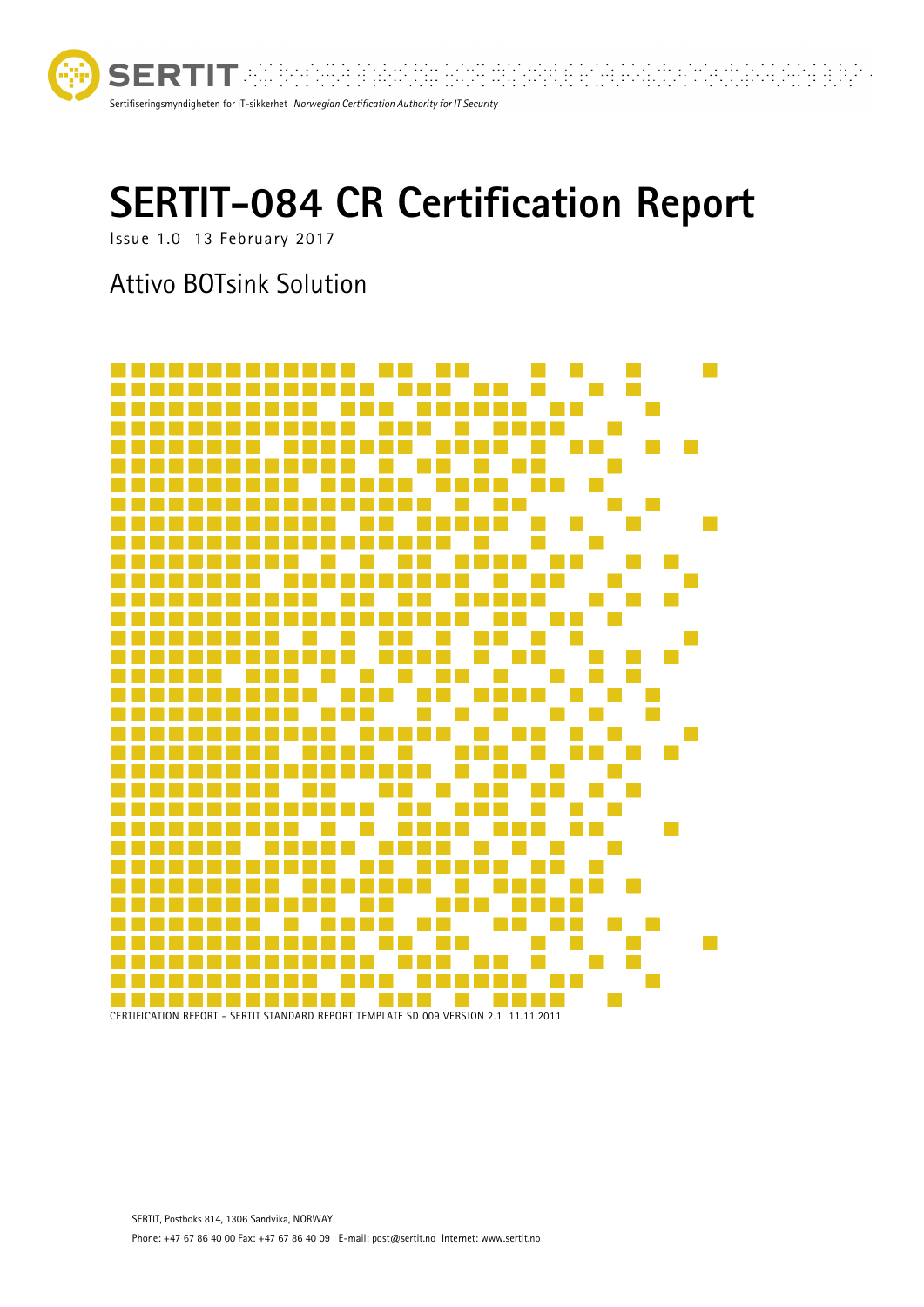# ARE ANA PARTIKAN BINYARA BABURAN HASA DAYURKE ANA PARTIKIN SUKA PERSENYA BIRANYAN PUR

#### **ARRANGEMENT ON THE RECOGNITION OF COMMON CRITERIA CERTIFICATES IN THE FIELD OF INFORMATION TECHNOLOGY SECURITY**

SERTIT, the Norwegian Certification Authority for IT Security, is a member of the above Arrangement and as such this confirms that the Common Criteria certificate has been issued by or under the authority of a Party to this Arrangement and is the Party's claim that the certificate has been issued in accordance with the terms of this Arrangement

The judgements contained in the certificate and Certification Report are those of SERTIT which issued it and the Norwegian evaluation facility (EVIT) which carried out the evaluation. There is no implication of acceptance by other Members of the Agreement Group of liability in respect of those judgements or for loss sustained a s a result of reliance placed upon those judgements by a third party.

The Common Criteria Recognition Arrangement logo printed on the certificate indicates that this certification is recognised under the terms of the CCRA July  $2^{nd}$ 2014. The recognition under CCRA is limited to cPP related assurance packages or EAL 2 and ALC\_FLR CC part 3 components.

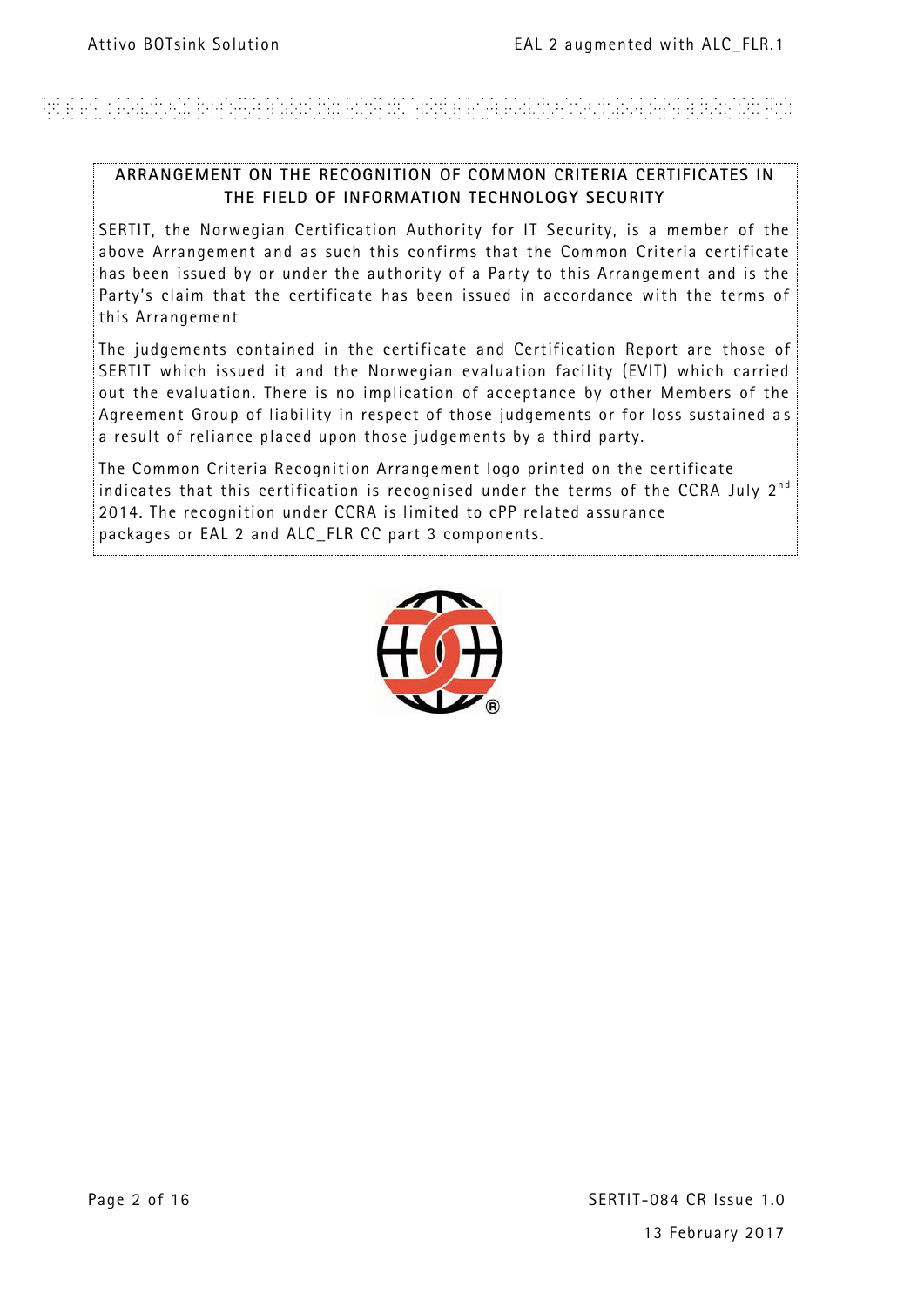# 

### **Contents 1 Certification Statement 4 2 Abbreviations 5 3 References 6 4 Executive Summary 7 4.1 Introduction 7 4.2 Evaluated Product 7 4.3 TOE scope 7 4.4 Protection Profile Conformance 7 4.5 Assurance Level 8 4.6 Security Policy 8 4.7 Security Claims 8 4.8 Threats Countered 8 4.9 Threats Countered by the TOE's environment 8 4.10 Threats and Attacks not Countered 8 4.11 Environmental Assumptions and Dependencies 8 4.12 IT Security Objectives 8 4.13 Non-IT Security Objectives 8 4.14 Security Functional Requirements 9 4.15 Evaluation Conduct 10 4.16 General Points 10 5 Evaluation Findings 11 5.1 Introduction 12 5.2 Delivery 12 5.3 Installation and Guidance Documentation 12 5.4 Misuse 12 5.5 Vulnerability Analysis 12 5.6 Developer's Tests 13 5.7 Evaluators' Tests 13 6 Evaluation Outcome 14 6.1 Certification Result 14 6.2 Recommendations 14 Annex A: Evaluated Configuration 15 TOE Identification 15 TOE Documentation 15 TOE Configuration 16**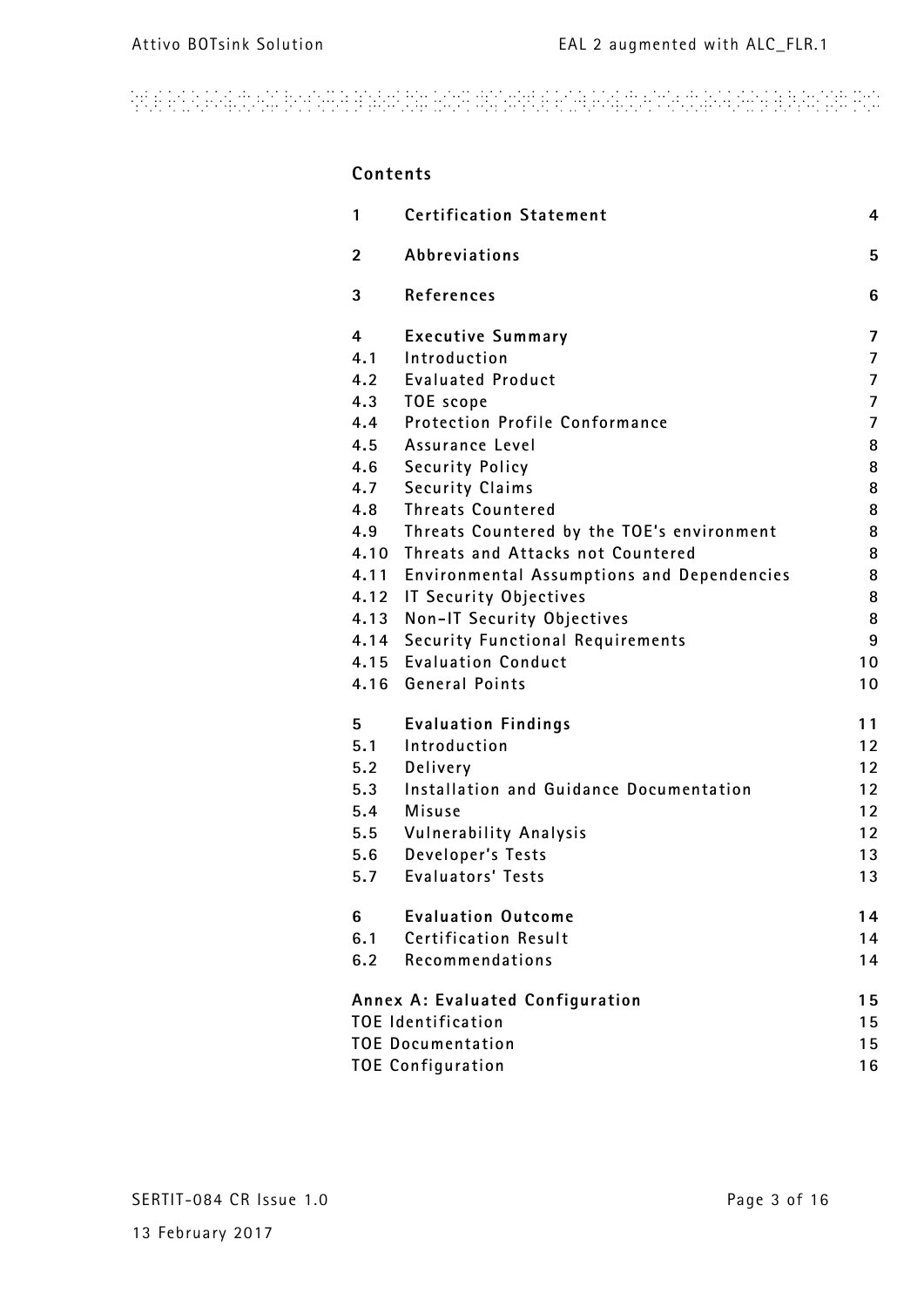### 알리타 만나무 4.1%의 환경 10만만 20% 20% 100% 100% 20% 20% 100% 100% 20% 20% 20% 20% 20%

#### **Certification Statement**  $\mathbf{1}$

Attivo BOTsink Solution intends to close security infrastructure gaps. Attivo BOTsink is an advanced decoy and deception solution, which detects network breaches and can stop threats that have bypassed prevention security systems from further propagation in the network. Additionally, this solution can be configured for analyzing suspect content submitted by users and partner security devices. Both virtualized and physical instances of Attivo BOTsink are available. This means that the Attivo BOTsink Solution can be deployed in networks, datacenters and on the cloud.

Attivo BOTsink Solution (For version, See chapter 4.2) has been evaluated under the terms of the Norwegian Certification Scheme for IT Security and has met the Common Criteria Part 3 (ISO/IEC 15408) conformant requirements of Evaluation Assurance Level EAL 2 augmented with ALC\_FLR.1 for the specified Common Criteria Part 2 (ISO/IEC 15408) extended functionality.

| Author            | Arne Høye Rage<br>Kage<br>re H.<br>Certifier |  |
|-------------------|----------------------------------------------|--|
| Quality Assurance | Kjartan Jæger Kvassnes<br>Quality Assurance  |  |
| Approved          | Kristian Bae<br>Head of SERTIT               |  |
| Date approved     | 13 February 2017                             |  |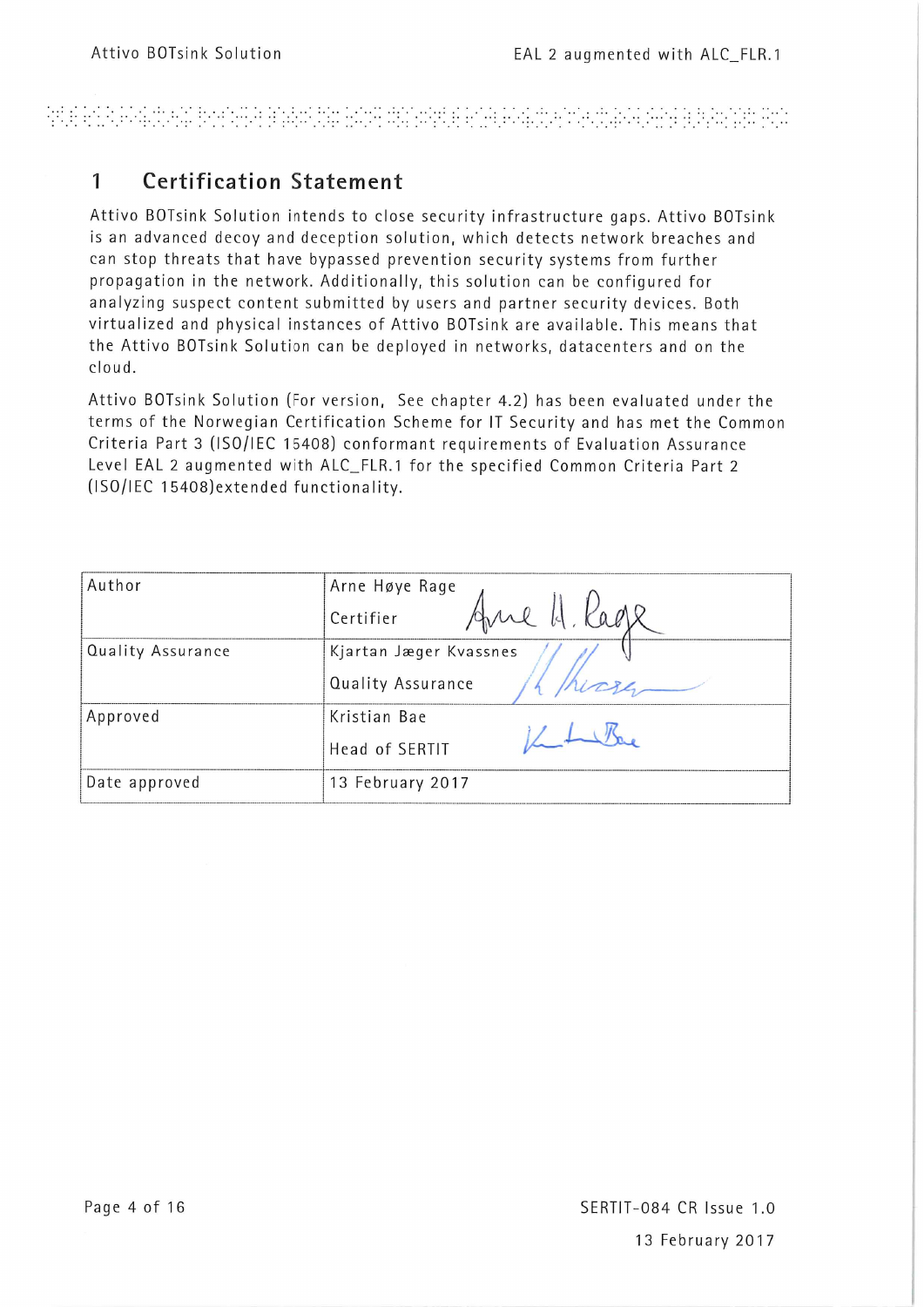# ARTE AN ANG ING ANG PANG-PAGPANGAN ANG ANG ANG ANG ANG ING ANG ANG ANG PERSONAL ANG A

### **2 Abbreviations**

| APT             | Advanced Persistent Threat                                                                                        |
|-----------------|-------------------------------------------------------------------------------------------------------------------|
| <b>BOT</b>      | Software application that runs automated tasks (scripts) over the<br>Internet.                                    |
| cc              | Common Criteria for Information Technology Security Evaluation                                                    |
|                 | (ISO/IEC 15408)                                                                                                   |
| CCRA            | Arrangement on the Recognition of Common Criteria Certificates in the<br>Field of Information Technology Security |
| <b>CEM</b>      | Common Methodology for Information Technology Security Evaluation                                                 |
| EAL             | Evaluation Assurance Level                                                                                        |
| <b>EOR</b>      | Evaluation Observation Report                                                                                     |
| <b>ETR</b>      | <b>Evaluation Technical Report</b>                                                                                |
| <b>EVIT</b>     | Evaluation Facility under the Norwegian Certification Scheme for IT<br>Security                                   |
| <b>EWP</b>      | Evaluation Work Plan                                                                                              |
| 0SP             | Organisational Security Policy                                                                                    |
| POC             | Point of Contact                                                                                                  |
| QP              | Qualified Participant                                                                                             |
| SERTIT          | Norwegian Certification Authority for IT Security                                                                 |
| <b>ST</b>       | Security Target                                                                                                   |
| T <sub>OE</sub> | Target of Evaluation                                                                                              |
| <b>TSF</b>      | <b>TOE Security Function</b>                                                                                      |
| <b>TSFI</b>     | TOE Security Function Interface                                                                                   |
| <b>TSP</b>      | <b>TOE Security Policy</b>                                                                                        |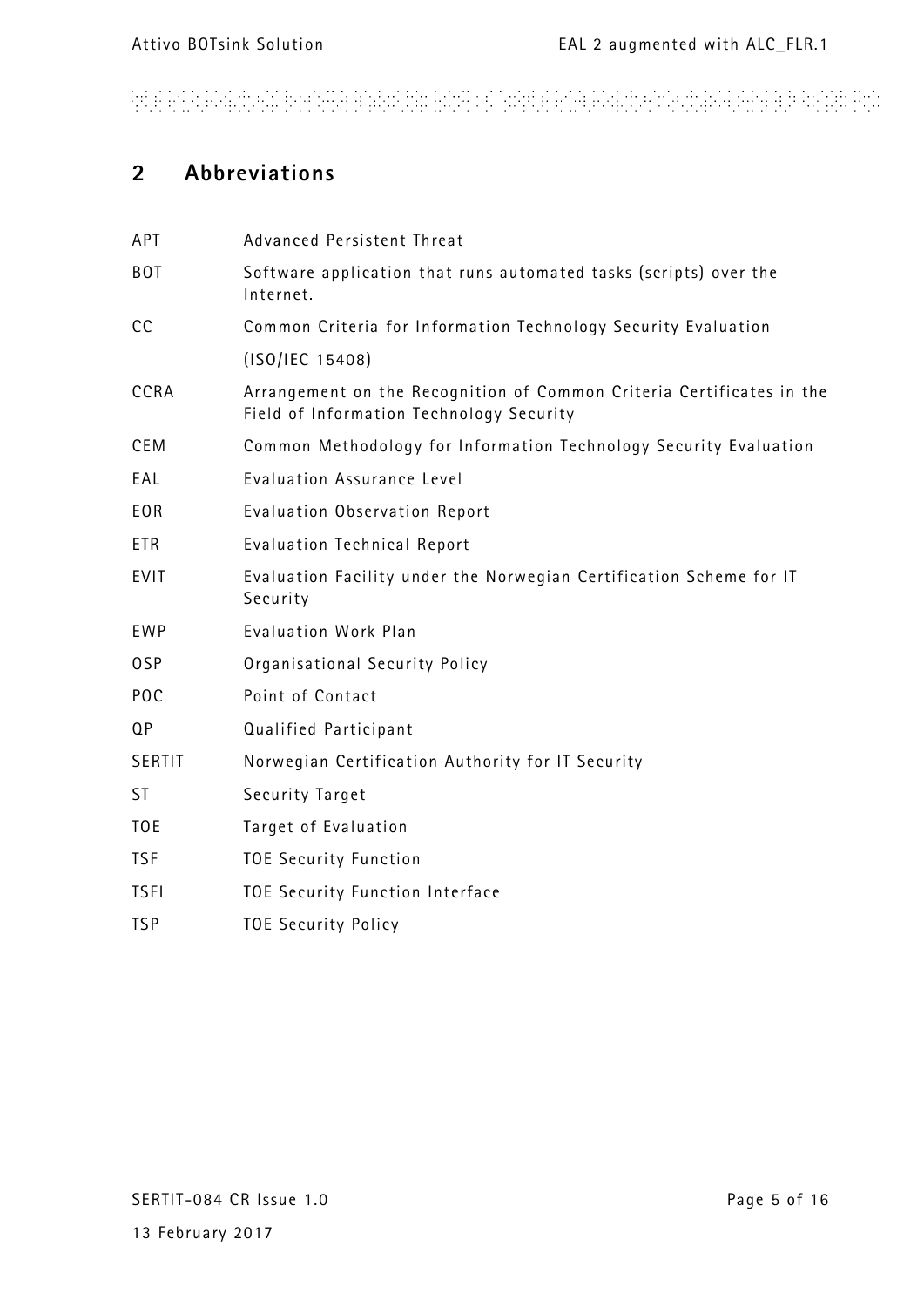# and an electronic booking and other proposed and construction of the account of the construction

### **3 References**

- <span id="page-5-0"></span>[1] Attivo BOTsink Solution Security Target Version: 1.3, February 3 2017.
- <span id="page-5-2"></span>[2] Common Criteria Part 1, CCMB-2012-09-001, Version 3.1 R4, September 2012.
- <span id="page-5-3"></span>[3] Common Criteria Part 2, CCMB-2012-09-002, Version 3.1 R4, September 2012.
- <span id="page-5-1"></span>[4] Common Criteria Part 3, CCMB-2012-09-003, Version 3.1 R4, September 2012.
- <span id="page-5-4"></span>[5] The Norwegian Certification Scheme, SD001E, Version 9.0, 20 April 2013.
- <span id="page-5-5"></span>[6] Common Methodology for Information Technology Security Evaluation, Evaluation Methodology, CCMB-2012-09-004, Version 3.1 R4, September 2012.
- [7] ICAO. Doc 9303 Machine Readable Travel Documents, version 6, 2006
- <span id="page-5-6"></span>[8] ETR for the evaluation project SERTIT -084 Common Criteria EAL2 Augmented with ALC\_FLR.1 Evaluation of Attivo BOTsink Solution A-ATTIVO-1-SOL-ETR-1.1, February 6 2017.
- <span id="page-5-7"></span>[9] Attivo Lifecycle Documentation, Version 1.0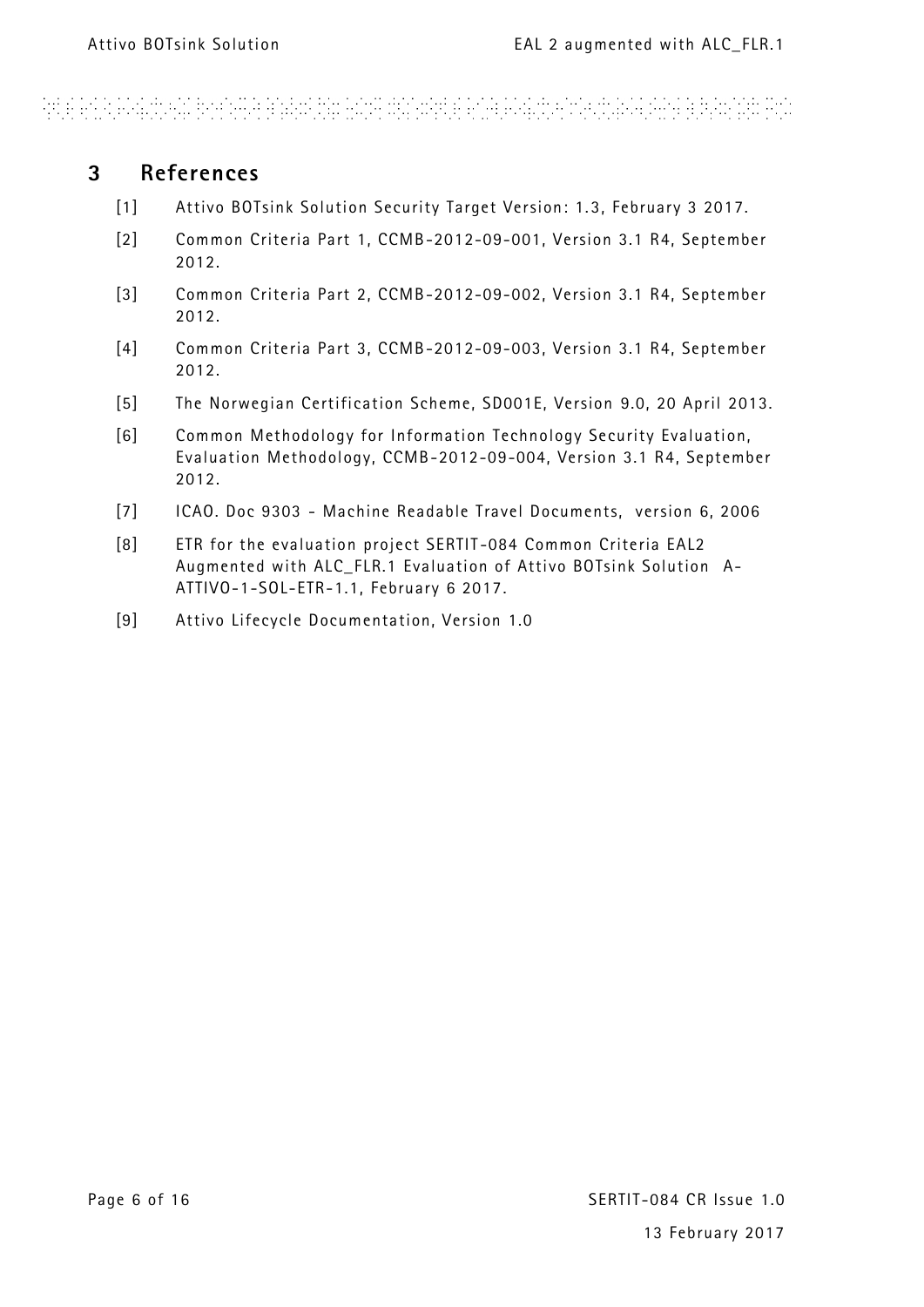# ARTE ER EN EN EN EN FRANCE ET EN EN EN HAT HAT ET EN EN EN EN EN EN EN EN EN ET ET EN A

### **4 Executive Summary**

### **4.1 Introduction**

This Certification Report states the outcome of the Common Criteria security evaluation of Attivo BOTsink Solution (For version See chapter 4.2) to the Sponsor, Attivo Networks, Inc., and is intended to assist prospective consumers when judging the suitability of the IT security of the product for their particular requirements.

Prospective consumers are advised to read this report in conjunction with the Security Targe[t\[1\]](#page-5-0) which specifies the functional, environmental and assurance evaluation requirements.

### **4.2 Evaluated Product**

The version of the product eva luated was Attivo BOTsink Solution including

- **BOTsink appliances:** 
	- Model 3200
	- Model 5100
- vBOTsink for Vmware Version 3.3
- ACM appliance Version 200
- Software ACM Version 3.3
- Software BOTsink and Endpoint Version 3.3.

This product is also described in this report as the Target of Evaluation (TOE). The developer was Attivo Networks, Inc.

The BOTsink solution consists of a network of self -sustaining virtual machines running on various operating systems. A set of configurable network services run on these virtual machines. The user can deploy these virtual machines on the required subnets.

BOTsink lures BOTs and APTs scanning for valuable corporate assets to target its virtual machines. Thus, Attivo BOTsink leaves a wide footprint across the enterprise to detect, engage, and defend against BOTs and APTs.

Details of the evaluated configuration, including the TOE's supporting guidance documentation, are given in Annex A.

### **4.3 TOE scope**

The TOE scope is described in the Security Targe[t\[1\],](#page-5-0) chapter 1.

### **4.4 Protection Profile Conformance**

The Security Targe[t\[1\]](#page-5-0) did not claim conformance to any protection profile.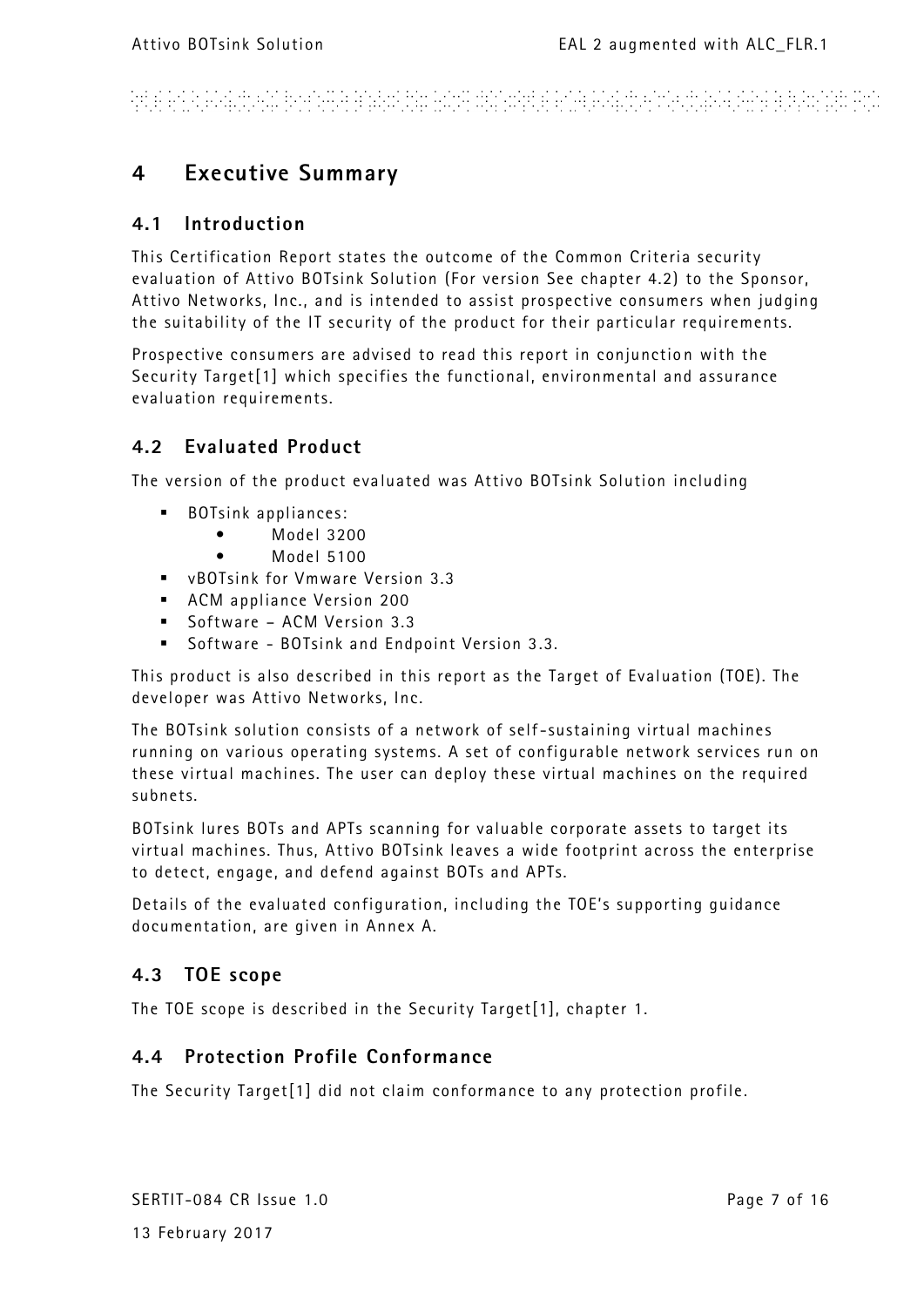# and a constant property and the constant of the constant of the constant of the constant of the constant

### **4.5 Assurance Level**

The Security Targe[t\[1\]](#page-5-0) specified the assurance requirements for the evaluation. The assurance incorporated predefined evaluation assurance level EAL 2 augmented with ALC\_FLR.1. Common Criteria Part [3\[4\]](#page-5-1) describes the scale of assurance given by predefined assurance levels EAL1 to EAL7. An overview of CC is given in CC Part 1 [\[2\].](#page-5-2)

### **4.6 Security Policy**

The TOE security policies are detailed in S[T\[1\]](#page-5-0) section 3*.*

### **4.7 Security Claims**

The Security Targe[t\[1\]](#page-5-0) fully specifies the TOE's security objectives, the threats and OSP's which these objectives counter or meet and security functional requirements and security functions to elaborate the objectives. Most of the SFR's are taken from CC Part [2\[3\]](#page-5-3) except one extended component described in the Security Targe[t\[1\]](#page-5-0) section 5.1. Use of this standard facilitates comparison with other evaluated products.

### **4.8 Threats Countered**

All threats that are countered are described in the Security Targe[t\[1\],](#page-5-0) section 3.1.3.1

### **4.9 Threats Countered by the TOE's environment**

Threats that are covered by the TOE's environment are identified in the Security Targe[t\[1\],](#page-5-0) section 3.1.3.2

### **4.10 Threats and Attacks not Countered**

No threats or attacks are described that are not countered

### **4.11 Environmental Assumptions and Dependencies**

The assumptions that apply to this TOE are described in the Security Targe[t\[1\],](#page-5-0) section 3.3

### **4.12 IT Security Objectives**

The security objectives that apply to this TOE are described in the Security Target [\[1\],](#page-5-0) section 4.1

### **4.13 Non-IT Security Objectives**

The security objectives that apply to this TOE 's operational environment are described in the Security Targe[t\[1\],](#page-5-0) section 4.2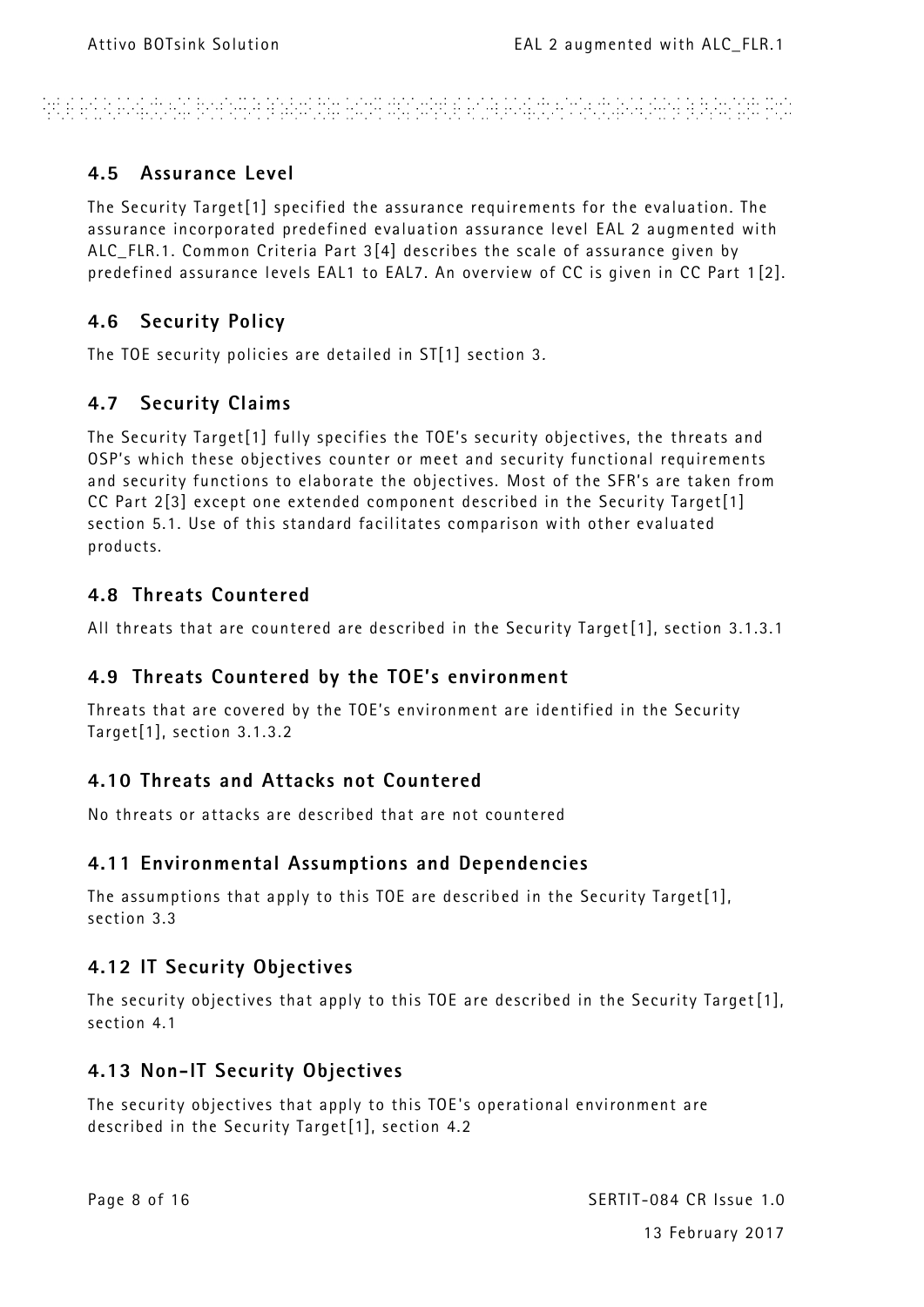# ARE AN AGAIN AN BONARA BARANYA ANY DINARKE ANA PARINANA ARABANYA BERGARA PUT

### **4.14 Security Functional Requirements**

The SFRs that apply to this TOE are described in the Security Targe[t\[1\],](#page-5-0) section 6.1

| <b>Functional Class</b>                         | <b>Functional Component</b> |                                             |
|-------------------------------------------------|-----------------------------|---------------------------------------------|
| FAU:                                            | FAU_GEN.1                   | Audit data generation                       |
| Security audit                                  | FAU_GEN.2                   | User identity association                   |
| FCS:                                            | FCS_CKM.1                   | Cryptographic key generation                |
| Cryptographic<br>support                        | FCS_CKM.4                   | Cryptographic key destruction               |
|                                                 | FCS_COP.1                   | Cryptographic operation                     |
|                                                 | FDP_ACC.1                   | Subset access control                       |
| FDP: User data<br>protection                    | FDP_ACF.1                   | Security attribute based access control     |
|                                                 | FDP_IFC.1                   | Subset information flow control             |
|                                                 | FDP_IFF.1                   | Simple security attributes                  |
| FIA:<br>Identification<br>and<br>authentication | FIA_ATD.1                   | User attribute definition                   |
|                                                 | FIA_UAU.1                   | Timing of authentication                    |
|                                                 | FIA_UID.1                   | Timing of identification                    |
| FMT:<br>Security<br>management                  | FMT_MSA.1                   | Management of security attributes           |
|                                                 | FMT_MSA.3                   | Static attribute initialisation             |
|                                                 | FMT_MTD.1                   | Management of TSF data                      |
|                                                 | FMT_SMF.1                   | Specification of Management Functions       |
|                                                 | FMT_SMR.2                   | Restrictions on security roles              |
| FPT:<br>Protection of the<br><b>TSF</b>         | FPT_ITT.1                   | Basic internal TSF data transfer protection |
|                                                 | FPT_PHP.1                   | Passive detection of physical attack        |
|                                                 | FPT_STM.1                   | Reliable time stamps                        |
|                                                 | FPT_TST.1                   | TSF testing                                 |
| FRU: Resource<br>utilisation                    | FRU_RSA_EXT.1               | Maximum quotas                              |
| FTA: TOE access                                 | FTA_SSL.3                   | TSF-initiated termination                   |

SERTIT-084 CR Issue 1.0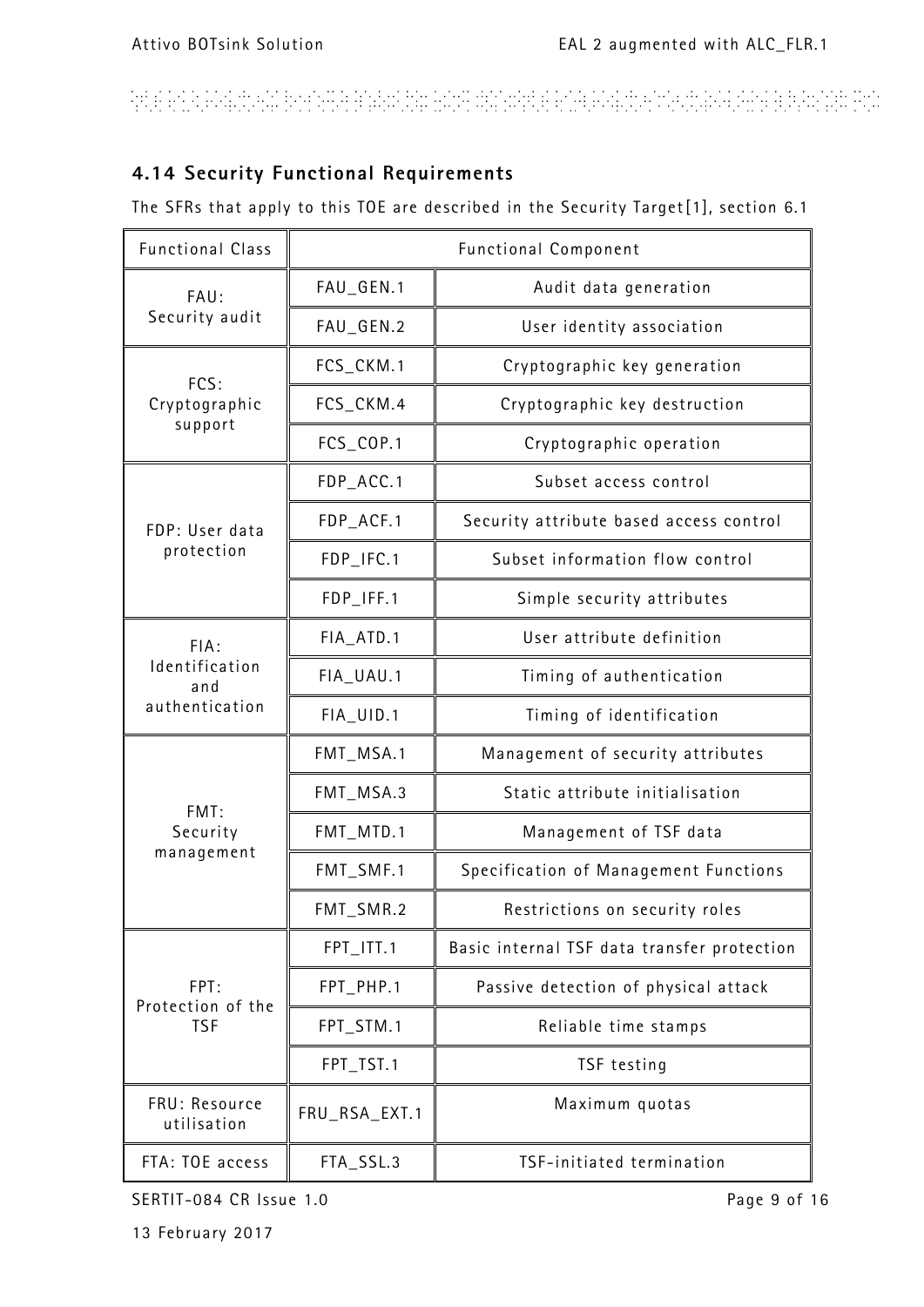# Andele Ale Ale Strange and the Constitution of the Ale Ale Ale Strange and Ale Ale Ale Ale Ale Ale Ale

| <b>Functional Class</b>       | <b>Functional Component</b> |                            |  |
|-------------------------------|-----------------------------|----------------------------|--|
|                               | FTA_TAB.1                   | Default TOE access banners |  |
| FTP: Trusted<br>path/channels | FTP_TRP.1                   | Trusted path               |  |

### **4.15 Evaluation Conduct**

The evaluation was carried out in accordance with the requirements of the Norwegian Certification Scheme for IT Security as described in SERTIT Document SD00[1\[5\].](#page-5-4) The Scheme is managed by the Norwegian Certification Authority for IT Security (SERTIT). As stated on page 2 of this Certification Report, SERTIT is a member of the Arrangement on the Recognition of Common Criteria Certificates in the Field of Information Technology Security (CCRA), and the evaluation was conducted in accordance with the terms of this Arrangement.

The purpose of the evaluation was to provide assurance about the effectiveness of the TOE in meeting its Security Targe[t\[1\],](#page-5-0) which prospective consumers are advised to read. To ensure that the Security Targe[t\[1\]](#page-5-0) gave an appropriate baseline for a CC evaluation, it was first itself evaluated. The TOE was then evaluated against this baseline. Both parts of the evaluation were performed in accordance with CC Part [3\[4\]](#page-5-1) and the Common Evaluation Methodology (CEM[\)\[6\].](#page-5-5)

SERTIT monitored the evaluation which was carried out by the Advance**d** Data Security. The evaluation was completed when the EVIT submitted the Evaluation Technical Report (ETR[\)\[8\].](#page-5-6) to SERTIT on 6 February 2017. SERTIT then produced this Certification Report.

### **4.16 General Points**

The evaluation addressed the security functionality claimed in the Security Targe[t\[1\]](#page-5-0) with reference to the assumed operating environment specified by the Security Targe[t\[1\].](#page-5-0) The evaluated configuration was that specified in Annex A. Prospective consumers are advised to check that this matches their identified requirements and give due consideration to the recommendations and caveats of this report.

Certification does not guarantee that the IT product is free from security vulnerabilities. This Certification Report and the belonging Certificate only reflect the view of SERTIT at the time of certification. It is furthermore the responsibi lity of users (both existing and prospective) to check whether any security vulnerabilities have been discovered since the date shown in this report. This Certification Report is not an endorsement of the IT product by SERTIT or any other organization that recognizes or gives effect to this Certification Report, and no warranty of the IT product by SERTIT or any other organization that recognizes or gives effect to this Certification Report is either expressed or implied.

Page 10 of 16 SERTIT-084 CR Issue 1.0 13 February 2017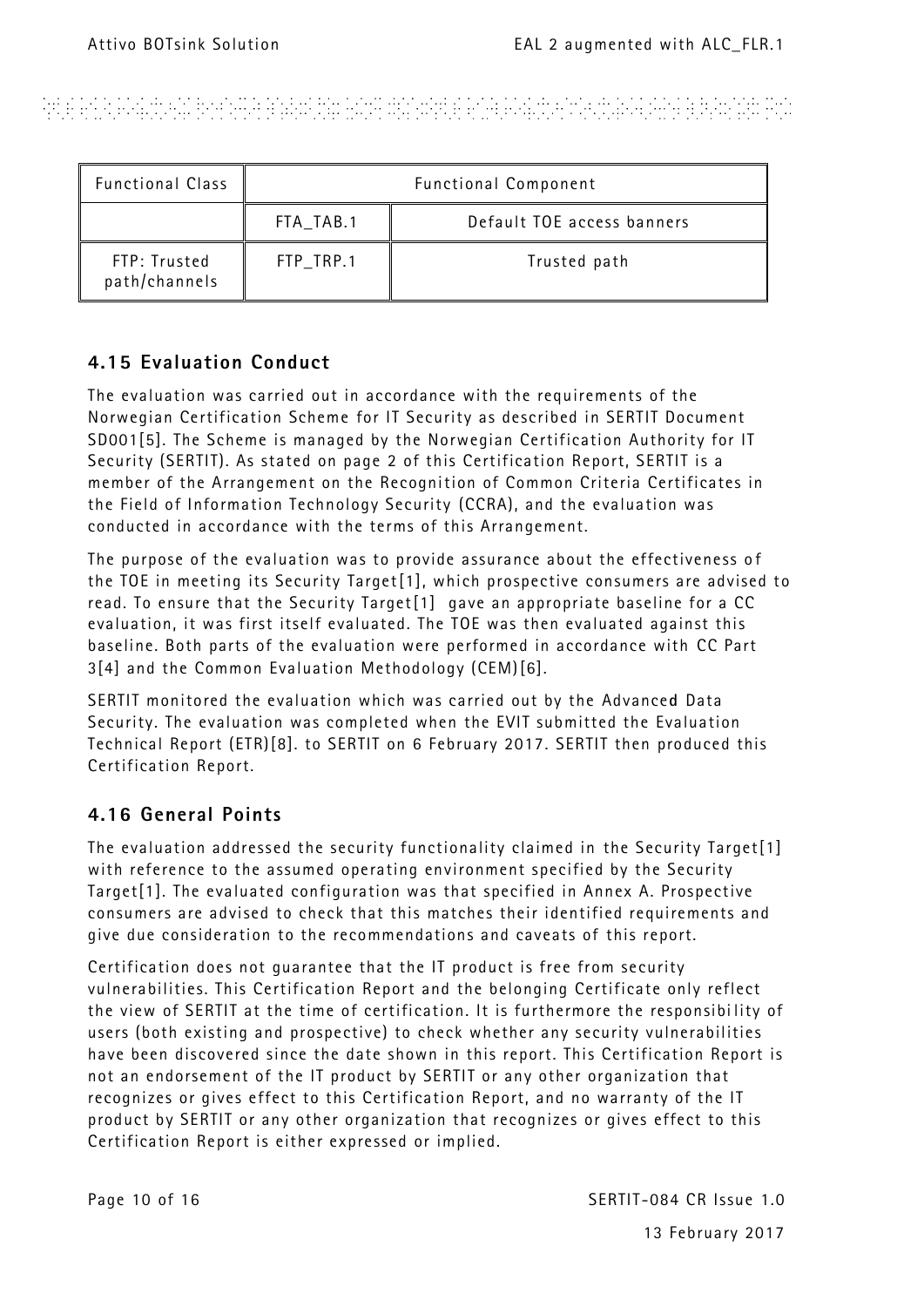# ARTE EN ANGELIA EN BINANA EN EN LA TILANA ANGELE EN ENGELIS ANGELIA ANGELIA E EN ANGELE EN ANGEL

### **5 Evaluation Findings**

The evaluators examined the following assurance classes and components taken from CC part [3\[4\].](#page-5-1) These classes comprise the EAL2 assurance package augmented with ACL\_FLR.1

| <b>Assurance Class</b>           | <b>Assurance Components</b>                              |
|----------------------------------|----------------------------------------------------------|
| ADV: Development                 | ADV_ARC.1 Security architecture description              |
|                                  | ADV_FSP.2 Security-enforcing functional<br>specification |
|                                  | ADV_TDS.1 Basic design                                   |
| AGD: Guidance                    | AGD_OPE.1 Operational user guidance                      |
| documents                        | AGD_PRE.1 Preparative procedures                         |
| ALC: Life-cycle support          | ALC_CMC.2 Use of a CM system                             |
|                                  | ALC_CMS.2 Parts of the TOE CM coverage                   |
|                                  | ALC_DEL.1 Delivery procedures                            |
|                                  | ALC_FLR.1 Basic Flaw Remediation                         |
| ASE: Security Target             | ASE_CCL.1 Conformance claims                             |
| evaluation                       | ASE_ECD.1 Extended components definition                 |
|                                  | ASE_INT.1 ST introduction                                |
|                                  | ASE_OBJ.2 Security objectives                            |
|                                  | ASE_REQ.2 Derived security requirements                  |
|                                  | ASE_SPD.1 Security problem definition                    |
|                                  | ASE_TSS.1 TOE summary specification                      |
| ATE: Tests                       | ATE_COV.1 Evidence of coverage                           |
|                                  | ATE_FUN.1 Functional testing                             |
|                                  | ATE_IND.2 Independent testing - sample                   |
| AVA: Vulnerability<br>assessment | AVA_VAN.2 Vulnerability analysis                         |

All assurance classes were found to be satisfactory and were awarded an overall "pass" verdict.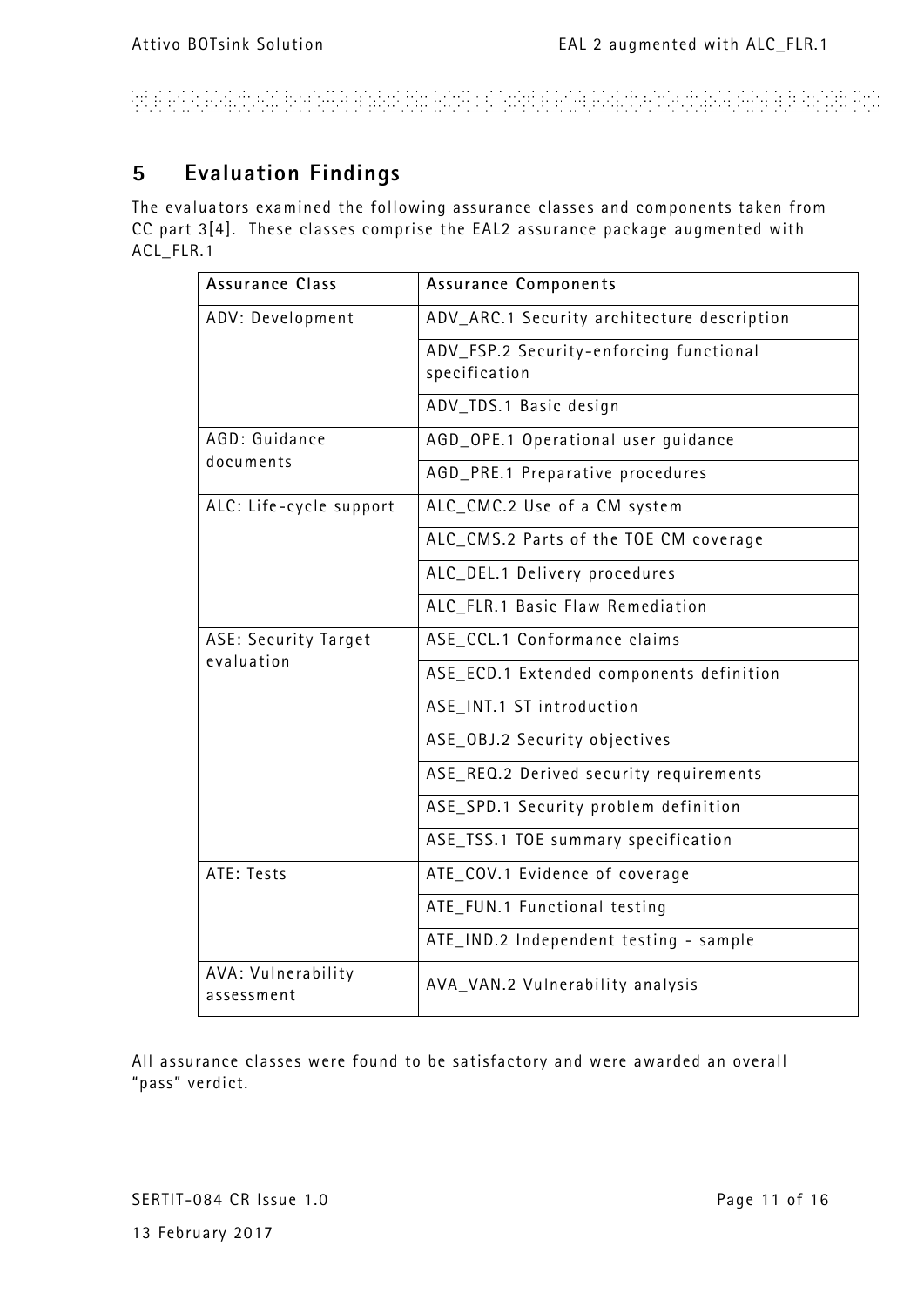ARE EN A PALINAIS BREAKA EN ANALIS ANY DISTANCE EN A PALINAN ROMANA E ELEVANDE POP

### **5.1 Introduction**

The evaluation addressed the requirements specified in the Security Target [\[1\].](#page-5-0) The results of this work were reported in the ETR [\[8\]u](#page-5-6)nder the CC Part [3\[4\]](#page-5-1) headings. The following sections note considerations that are of particular r elevance to either consumers or those involved with subsequent assurance maintenance and re evaluation of the TOE.

### **5.2 Delivery**

On receipt of the TOE, the consumer is recommended to check that the evaluated versions of its constituent components have been supplied, and to check that the security of the TOE has not been compromised in delivery.

The delivery procedure is described in the Lifecycle Documentation [\[9\].](#page-5-7)

### **5.3 Installation and Guidance Documentation**

Installation procedures are described in detail in supporting documents listed in Annex A.

### **5.4 Misuse**

There is always a risk of intentional and unintentional misconfigurations that could possibly compromise confidential information. Users shall follow the guidance documentation listed in Annex A for the TOE in order to ensure that the TOE is operated in a secure manner.

The quidance documents adequately describe the mode of operation of the TOE, all assumptions about the intended environment and all requirements for externa l security. Sufficient guidance is provided for the consumer to effectively use the TOE's security functions.

### **5.5 Vulnerability Analysis**

The Evaluators' vulnerability analysis was based on both public domain sources and the visibility of the TOE given by the evaluation process.

The evaluators have conducted a search of ST, guidance documentation, functional specification, TOE design and security architecture description evidence to identify possible potential vulnerabilities in the TOE.

For each binary that is present in the TOE the evaluators have performed a vulnerability search using publicly available vulnerability database .

Upon completing penetration tests based on independent vulnerability analysis, the evaluator's overall conclusion is that the TOE is resistant to attackers possessing Basic attack potential, per requirements of EAL2 .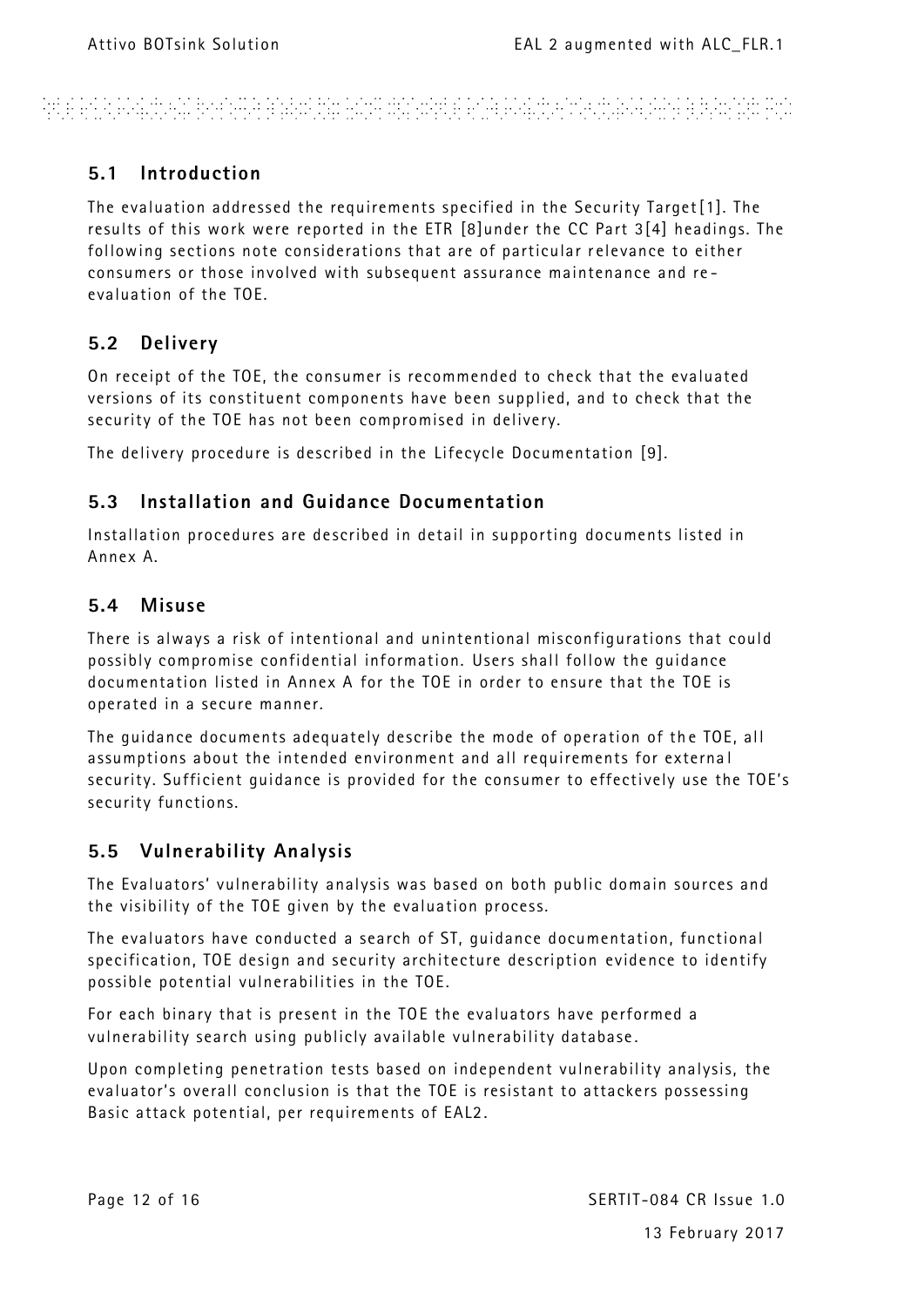# ARE PER PRESENTAT PROPINSI PERSONAL SENTIMA PROPINSI PROPINSI PROPINSI PROPINSI PROPINSI PROPINSI PROPINSI PRO

### **5.6 Developer's Tests**

The vendor's tests concentrate on critical functionality of the TOE. The test results were integrated into the description of the tests, or provided separately.

The TOE configuration that was used by the vendor was consistent with the test configurations that are described in the ST.

The developer's test documentation includes test plans, expected results, and actual results. The test coverage evidence shows that the correspondence between the tests identified in the test documentation and the TSFIs described in the functiona l specification is accurate .

### **5.7 Evaluators' Tests**

The evaluators have tested a subset of the developer's tests selected using a random sampling method and a method based on an intent to cover the TSFI, Security Functions, and subsystems to the maximum extent possible. The evaluators took into consideration the potential security impact of the tests, as well as the number of subsystems that contribute to successful completion of the tests. The subset covers about 1/3 of the developer's tests.

The evaluators have also developed and performed a number of independent testing. The tests cover the TSFI, Security Functions, and subsystems to the maximum extent possible. It is also taken into consideration the potential security impact of the tests, as well as the number of subsystems that contribute to successful completion of the tests.

To devise a test subset, the evaluators used augmentation of developer testing for interfaces and supplementation of developer testing strategy for interfaces.

The independent tests concentrated on critical functionality of the TOE .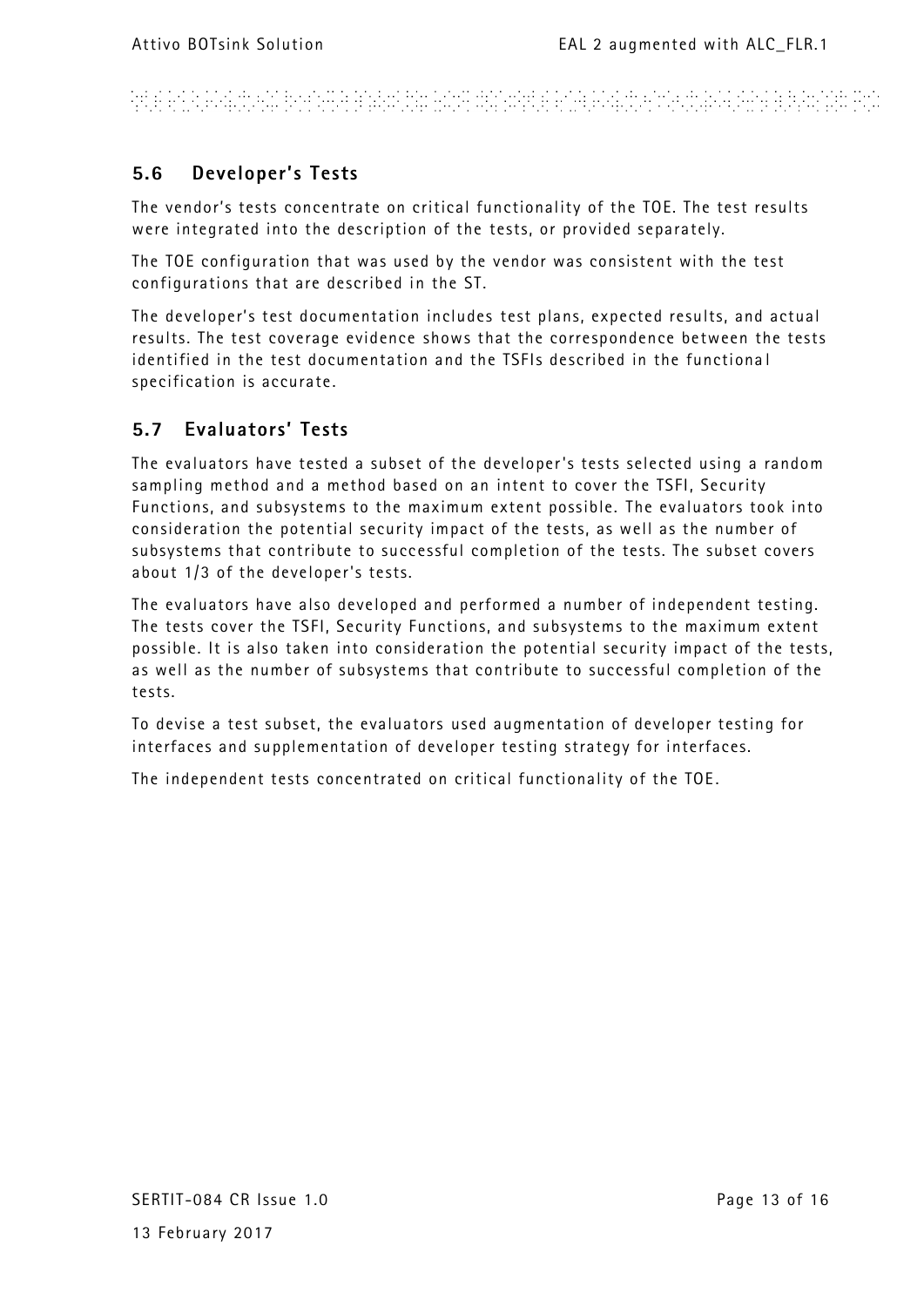# ARE ANA PARTIKAN BINYARA BABURAN HASA DAYURKE ANA PARTIKIN SUKA PERSENYA BIRANYAN PUR

### **6 Evaluation Outcome**

### **6.1 Certification Result**

After due consideration of the ET[R\[8\],](#page-5-6) produced by the Evaluators, and the conduct of the evaluation, as witnessed by the Certifier, SERTIT has determined that Attivo BOTsink Solution (For version See chapter 4.2) meets the Common Criteria Part 3 conformant requirements of Evaluation Assurance Level EAL 2 augmented with ALC\_FLR.1 for the specified Common Criteria Part 2 extended functionality , in the specified environment described in the Security targe[t\[1\].](#page-5-0)

### **6.2 Recommendations**

Prospective consumers of Attivo BOTsink Solution (For version See chapter 4.2) should understand the specific scope of the certification by reading this report in conjunction with the Security Targe[t\[1\].](#page-5-0) The TOE should be used in accordance with a number of environmental considerations as specified in the Security Target.

The TOE should be used in accordance with the supporting guidance documentation included in the evaluated configuration.

These guidance documents include a number of recommendations relating to the secure receipt, installation, configuration and operation of the TOE.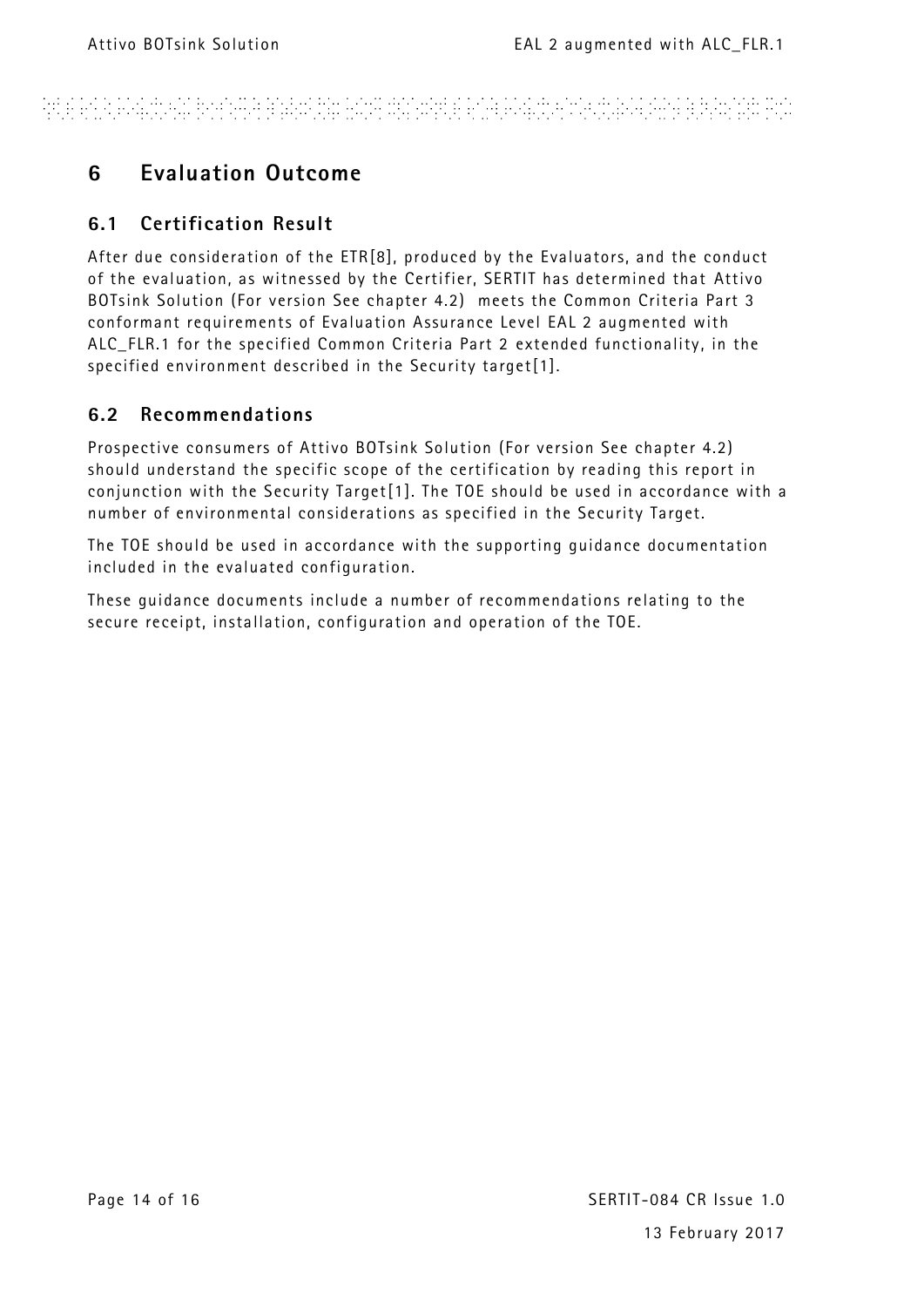# kt ein in hield toeil boeil ein het de heid de loop ein het hield op de heeft en het het het het het de het d

### **Annex A: Evaluated Configuration**

### **TOE Identification**

The version of the product evaluated was Attivo BOTsink Solution including

- BOTsink appliances:
	- Model 3200
	- Model 5100
- vBOTsink for Vmware Version 3.3
- ACM appliance Version 200
- Software ACM Version 3.3

Software - BOTsink and Endpoint Version 3.3

### **TOE Documentation**

The supporting guidance documents evaluated were:

- 1. Attivo BOTsink Solution Security Target, Version: 1.3
- 2. Attivo Guidance Documentation, v. 1.5
- 3. Administrator Guide for FIPS and Common Criteria Certification, v. 1.0
- 4. Attivo BOTsink® Software version 3.1.1, Deployment Scenarios Guide Revision A
- 5. Attivo BOTsink® Software version 3.1.1, Installation Guide for VMware Revision A
- 6. Attivo BOTsink® Software version 3.3.3, IRES Cheat Sheet Revision A
- 7. Attivo BOTsink® Software version 3.3.3, Central Manager User Guide Revision A
- 8. Attivo BOTsink® Software version 3.3.3, User Guide Revision D
- 9. Attivo vBOTsink -AWS Software version 3.2.1, User Guide Revision A
- 10. Attivo vBOTsink -VMware Requirement details
- 11. ACM Alerts Design Document, v.0.3
- 12. ACM Integrated Help document
- 13. BOTsink Integrated Help document
- 14. VMware Integrated Help document